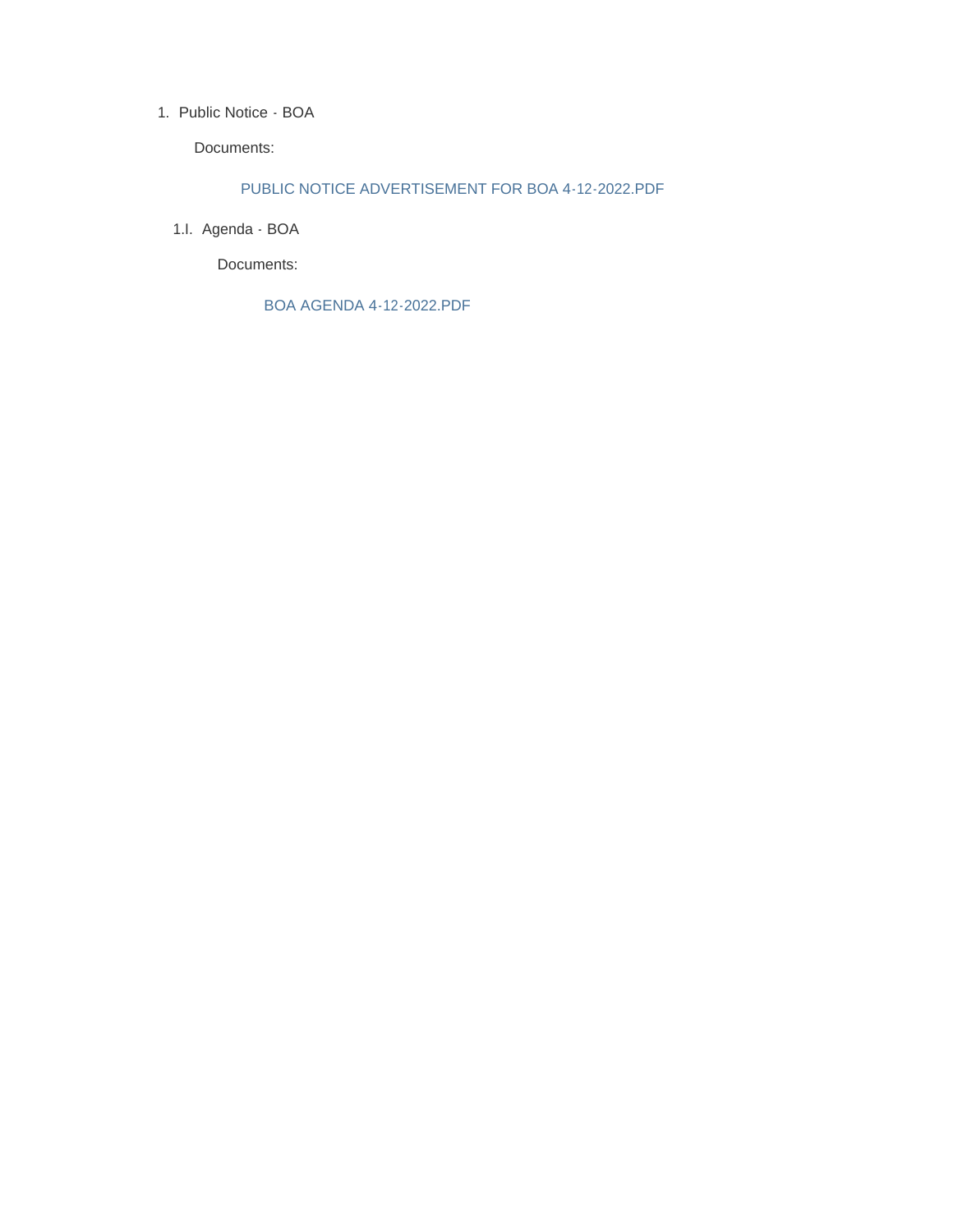## **PUBLIC NOTICE**

The Burke County Board of Adjustment will hold a Public Meeting at 6:00 PM on April 12, 2022, in the Commissioners Meeting Room/County Services Building located at 110 N. Green St. in Morganton, NC (Door E). At the meeting they will take public comment regarding the following matters:

**SUP 2022-01** (Adriano Da Rocha, Applicant) Request for a special use permit to establish and develop a Commercial Kennel, on 15.66 acres, addressed at 6695 Jeeter Shell Avenue (PIN # 2752641249) of Burke County.

**SUP 2022-02** (William Bucher, Applicant) Request for a special use permit to establish and operate a single-family dwelling in the Lake/River Overlay as a Dedicated Short-Term Rental at 2371 Cornwallis Trail (PIN # 1743080921) of Burke County.

**SUP 2022-03** (Brenda Reuter, Applicant) Request for a special use permit to establish and operate a single-family dwelling in the Lake/River Overlay as a Dedicated Short-Term Rental at 2817 Campbells Trace (PIN # 1734441222) of Burke County.

**SUP 2022-04** (Zachary Brown, Applicant) Request for a special use permit to establish and operate a single-family dwelling in the Lake/River Overlay as a Dedicated Short-Term Rental at 2349 Cornwallis Trail (PIN # 1743090175) of Burke County.

**SUP 2022-05** (Nathan & Autumn Bell, Applicant) Request for a special use permit to establish and operate a single-family dwelling in the Lake/River Overlay as a Dedicated Short-Term Rental at 2420 Cornwallis Trail (PIN # 1733987624) of Burke County.

Citizens may submit written comments and/or concerns regarding these proposed items to: [bradley.kirkley@burkenc.org](mailto:bradley.kirkley@burkenc.org) OR

Burke County Community Development C/O Zoning Administrator P.O. Box 219 Morganton, NC 28680

Written comments must be received by Friday April 8, 2021 at 5:00pm. Please contact Burke County Community Development at (828) 764-9030 or (828) 764-9036 with questions.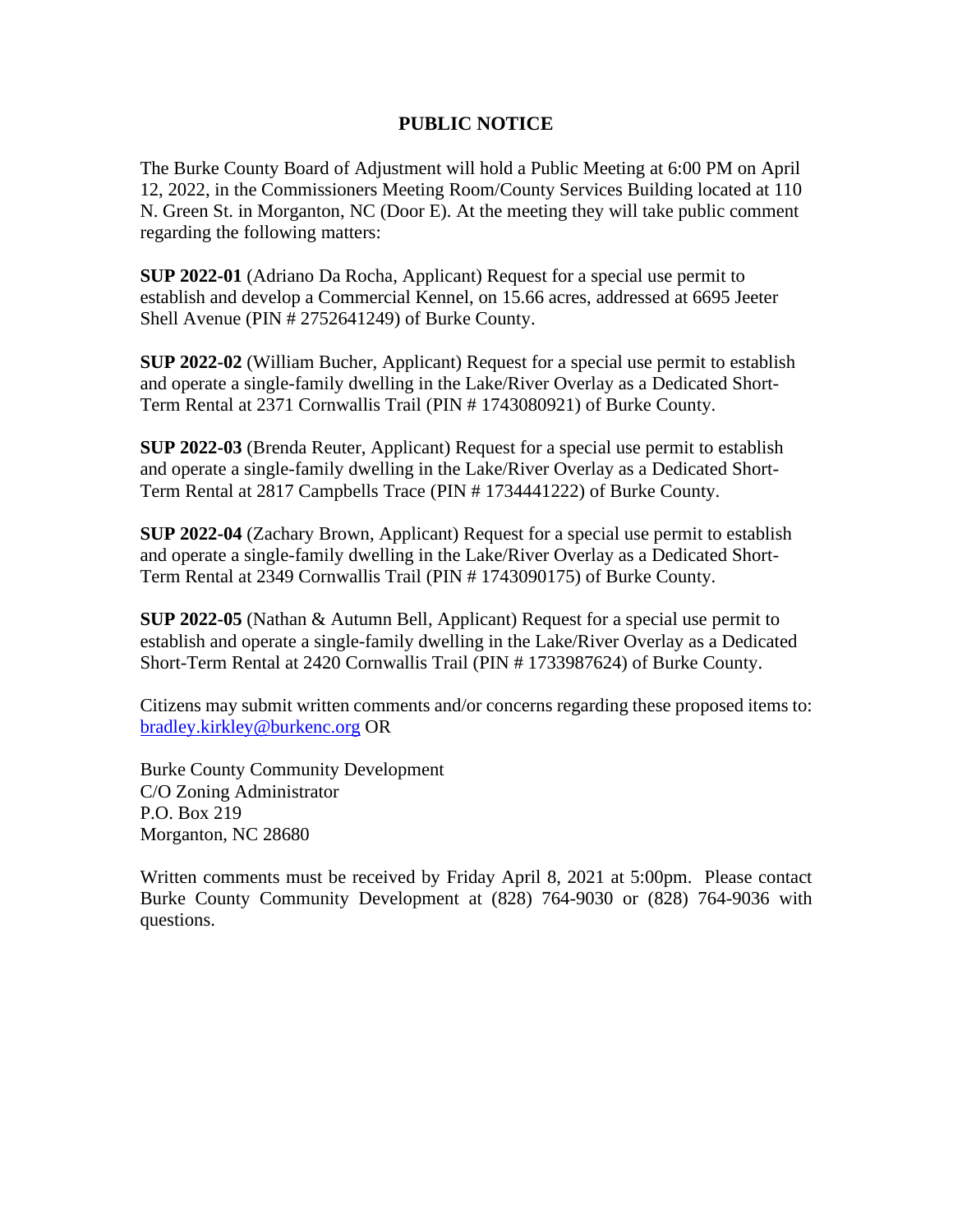

**AGENDA BURKE COUNTY BOARD OF ADJUSTMENT April 12, 2022 6:00 P.M.**

## *Burke County Services Building 110 N. Green Street, Morganton*

- **I. Call to Order**
- **II. Pledge of Allegiance Led By:** Bradley Kirkley
- **III. Election of Officers**
- **IV. Approval of Minutes October 12, 2021**
- **V. Public Meeting:**

*SUP 2022-01: A request for a special use permit to establish and develop a Commercial Kennel, on 15.66 acres, addressed at 6695 Jeeter Shell Avenue (PIN # 2752641249) of Burke County, Adriano Da Rocha, Applicant.*

- *i. Report by Planning Department*
- *ii. Presentation by Applicant*
- *iii. Open Public Meeting Public Comment*
- *iv. Public Comment*
- *v. Close of Public Meeting*
- *vi. Board Action*

*SUP 2022-02: A request for a special use permit to establish and operate a single-family dwelling in the Lake/River Overlay as a Dedicated Short-Term Rental at 2371 Cornwallis Trail (PIN # 1743080921) of Burke County, William Bucher, Applicant.*

- *i. Report by Planning Department*
- *ii. Presentation by Applicant*
- *iii. Open Public Meeting Public Comment*
- *iv. Public Comment*
- *v. Close of Public Meeting*
- *vi. Board Action*

**P.O. Box 219, 110 North Green Street, Morganton, North Carolina 28680 Telephone (828) 764-9030 – FAX (828) 764-9021**